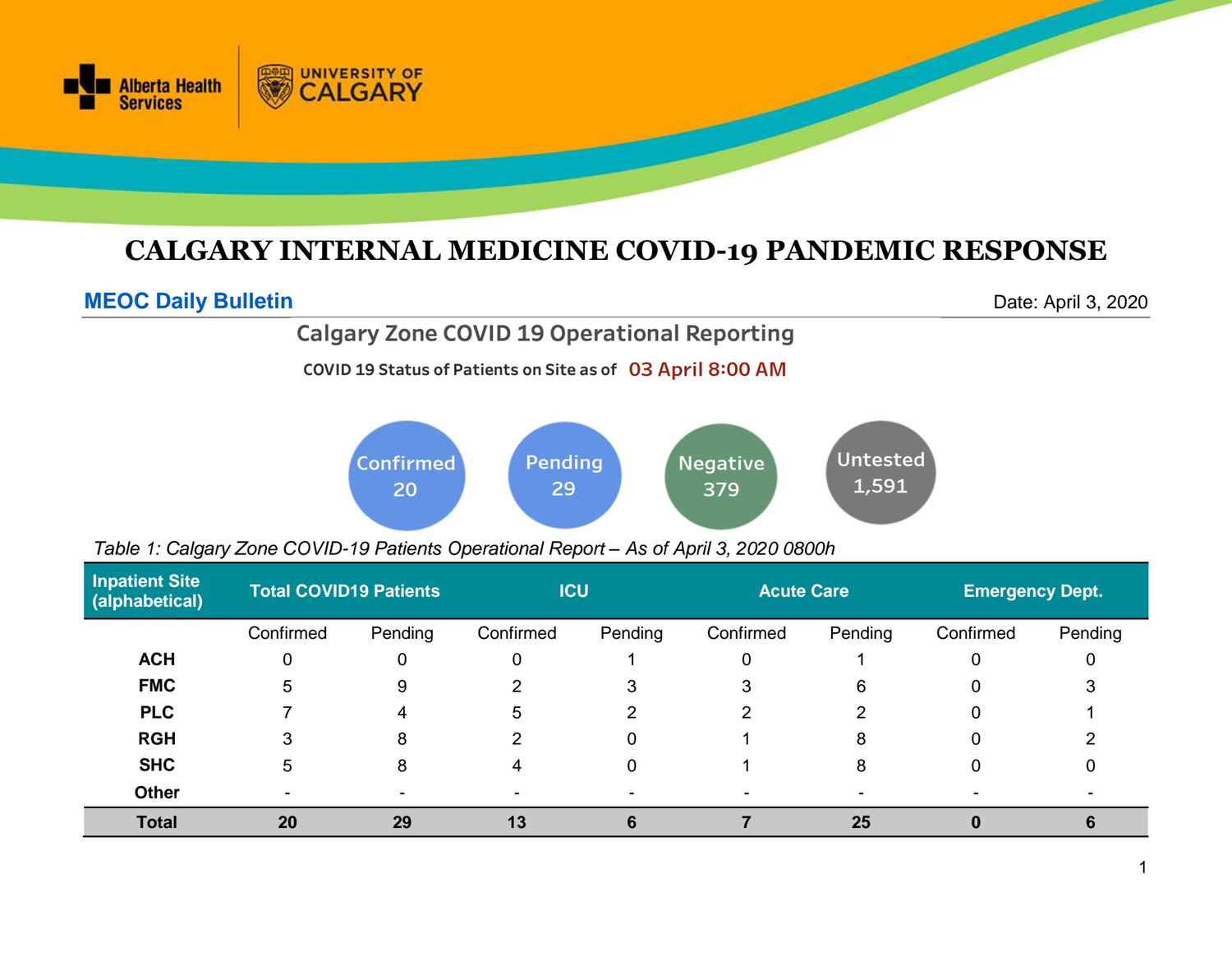## **Training:**

- PPE training and simulations started yesterday
- Online Modules available now:<https://cumming.ucalgary.ca/cme/courses/PPE>
- CGD team has capacity for 14 people per day
- This training is not 'mandatory' for acute care clinician experts (i.e. ID, GIM, Resp, Nephro) but is 'strongly recommended' in order to protect all DOM members and their families.
- Training will be 'mandatory' for non-acute care DOM members.
- Educational toolbox is up and available for all members here: [http://www.departmentofmedicine.com/covid-](http://www.departmentofmedicine.com/covid-19/Professional_Development_list.php?orderby=aAudience;aTitle)[19/Professional\\_Development\\_list.php?orderby=aAudience;aTitle](http://www.departmentofmedicine.com/covid-19/Professional_Development_list.php?orderby=aAudience;aTitle)

## **Communications:**

- DOM MEOC open forum for Friday April 3, 1700-1845 for all members: to present updated plan and allow for open discussion.
- MEOC Insite page has been approved and IT is building  $ETA \sim 24h$
- Data collection from COVID Teams ongoing through Google Form: <https://forms.gle/9iHeh3urjwf8BDnW7>
	- o Field reports collated and organized via thematic analysis
	- $\circ$  Engaged with AHS QI team to assist with utilizing data for rapid process adaptations and refinements
- MEOC Daily Bulletin will continue through DOM

#### **Interdepartmental Integration:**

- ICU and ED integration ongoing
	- $\circ$  Developing an ED "Care traffic control" position to facilitate rapid admission and triage from the ED
	- o Developing care pathways between ICU and COVID units for patient decompensation as well as transfers out of the ICU
		- Efficient ICU transfers out will be required given the structural limitation around ventilators
		- Will formalize standardized transfer process and communication loops for safety
- Working on integration between MED and Hospitalist services x 4 sites.

# **Clinical Practice Guidelines (CPG)**

- Identifying locally preferred clinical guidelines to assist with management
- Developing evidence-based clinical processes and incorporating into SCM order sets and care bundles
- Will test performance of different prediction tools and guidelines and adapt over time
- Evidence around discharge bundles currently lacking but a focus
- Clinical Trials: working on rapidly integrating clinical trials for COVID-19 locally, nationally, internationally